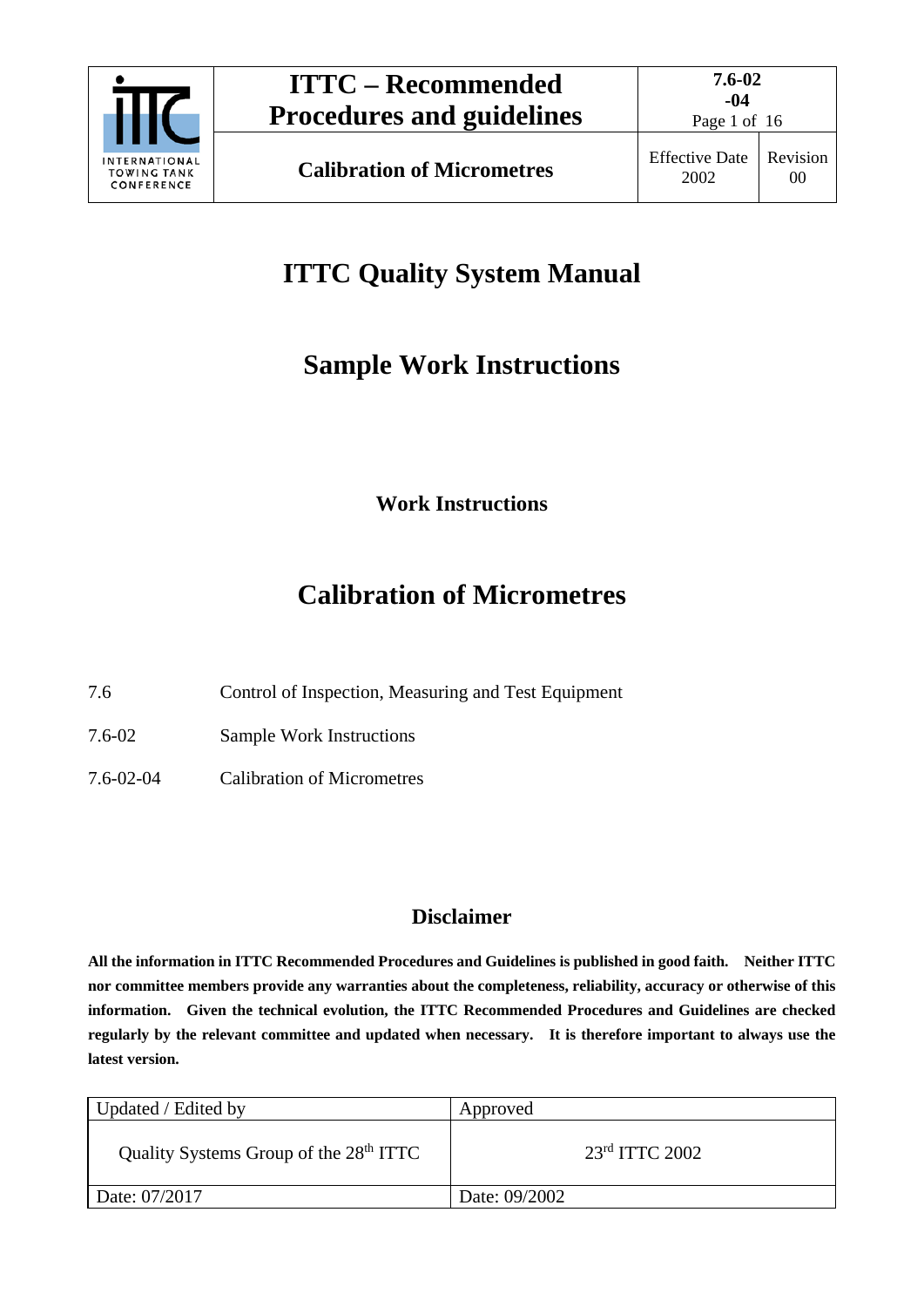| INTERNATIONAL<br><b>TOWING TANK</b><br>CONFERENCE | <b>ITTC – Recommended</b><br><b>Procedures and guidelines</b> | 7.6-02<br>-04<br>Page 2 of 16 |                |
|---------------------------------------------------|---------------------------------------------------------------|-------------------------------|----------------|
|                                                   | <b>Calibration of Micrometres</b>                             | <b>Effective Date</b><br>2002 | Revision<br>00 |

**Any action you take upon the information you find in the ITTC Recommended Procedures and Guidelines is strictly at your own responsibility. Neither ITTC nor committee members shall be liable for any losses and/or damages whatsoever in connection with the use of information available in the ITTC Recommended Procedures and Guidelines.**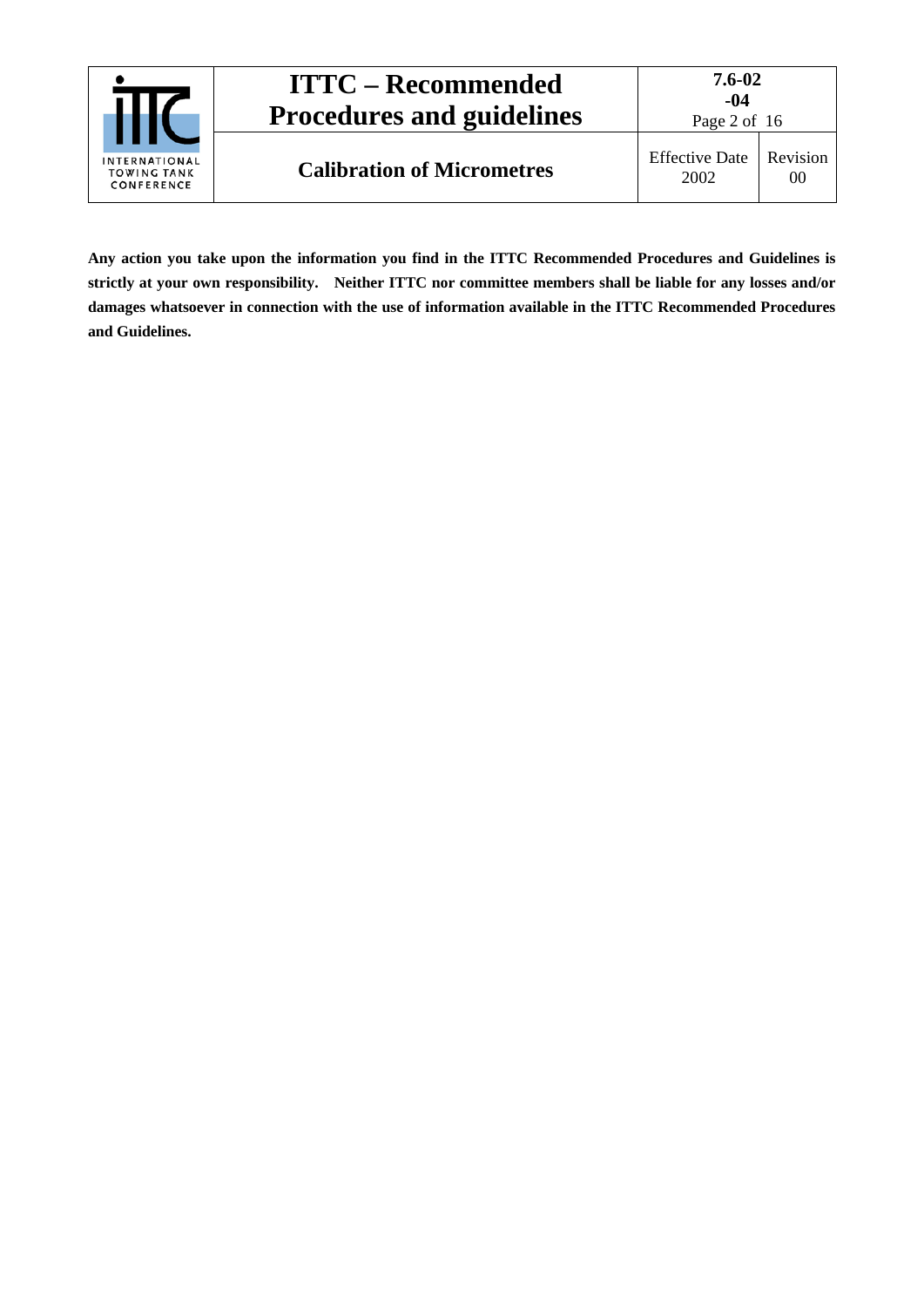

**Calibration of Micrometres** Effective Date

2002

# **Table of Contents**

| 1.  |                                                                                                                                                        |
|-----|--------------------------------------------------------------------------------------------------------------------------------------------------------|
| 2.  |                                                                                                                                                        |
| 3.  | <b>SUBJECT AND CONDITION OF</b>                                                                                                                        |
| 3.1 | <b>SUBJECT AND MAIN TOOLS OF</b>                                                                                                                       |
|     | 3.2 CALIBRATION CONDITIONS6                                                                                                                            |
| 4.  | <b>TECHNICAL REQUIREMENTS AND</b><br><b>CALIBRATION METHOD 8</b>                                                                                       |
| 4.1 |                                                                                                                                                        |
| 4.2 |                                                                                                                                                        |
|     | <b>4.3 RELATIONSHIP AMONG PARTS 8</b>                                                                                                                  |
|     |                                                                                                                                                        |
|     |                                                                                                                                                        |
|     | <b>4.4 AXIAL SLIDE MOVEMENT AND</b><br><b>RADIAL SWAY OF MICROMETER</b>                                                                                |
|     |                                                                                                                                                        |
|     |                                                                                                                                                        |
|     | <b>4.5 RELATIVE DEVIATION BETWEEN</b><br><b>GAUGE BUTTON AND WORKING</b><br><b>PLANE OF MICROMETER BOLT9</b><br>4.5.1<br>Calibration Method 9<br>4.5.2 |
|     |                                                                                                                                                        |

|     |       | 4.6.2 Calibration Method:  10         |  |
|-----|-------|---------------------------------------|--|
|     |       | <b>4.7 WIDTH AND WIDTH DIFFERENCE</b> |  |
|     |       |                                       |  |
|     | 4.7.1 |                                       |  |
|     |       |                                       |  |
| 4.8 |       | <b>RELATIVE POSITION OF</b>           |  |
|     |       | <b>INDICATOR NEEDLE AND DIAL11</b>    |  |
|     | 4.8.1 |                                       |  |
|     |       | 4.8.2 Calibration Method: 11          |  |
| 4.9 |       | <b>DISTANCE BETWEEN END FACE</b>      |  |
|     |       | <b>EDGE OF CONICAL SURFACE FOR</b>    |  |
|     |       | <b>DIFFERENTIAL TUBE AND</b>          |  |
|     |       | <b>ENGRAVED SURFACE OF FIXED</b>      |  |
|     |       |                                       |  |
|     |       | 4.9.1 Requirements: 11                |  |
|     |       | 4.9.2 Calibration Method 11           |  |
|     |       | <b>4.10 RELATIVE POSITION BETWEEN</b> |  |
|     |       | <b>CONICAL SURFACE END FACE OF</b>    |  |
|     |       | <b>DIFFERENTIAL TUBE AND</b>          |  |
|     |       | <b>MILLIMETRE LINE OF FIXED</b>       |  |
|     |       |                                       |  |
|     |       |                                       |  |
|     |       | 4.10.2 Calibration Method 11          |  |
|     |       | <b>4.11 SURFACE ROUGHNESS OF</b>      |  |
|     |       | WORKING PLANE12                       |  |
|     |       |                                       |  |
|     |       | 4.11.2 Calibration Method  12         |  |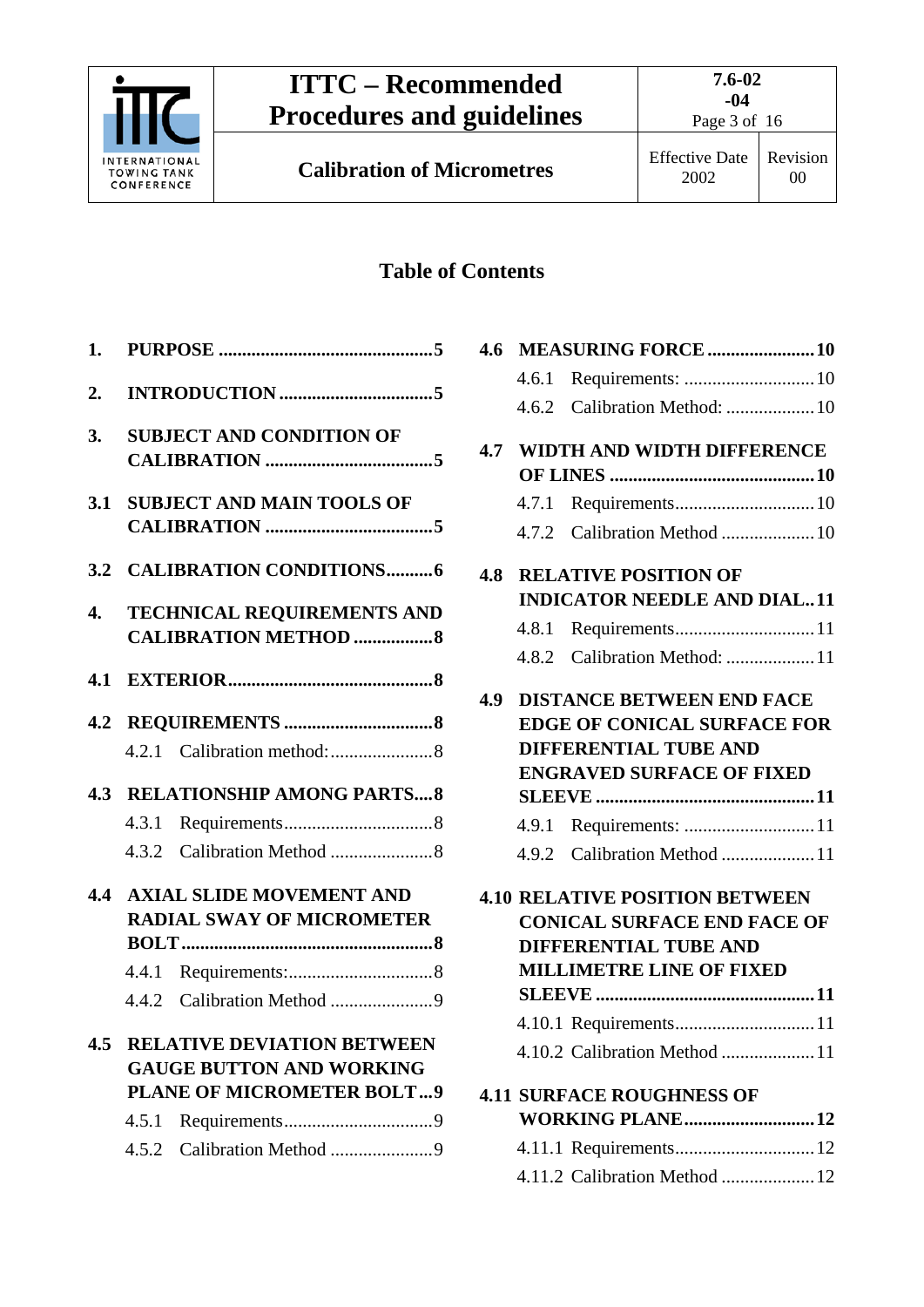

**Calibration of Micrometres** Effective Date

Page 4 of 16

2002 Revision 00

| <b>4.12 ACCURACY OF WORKING PLANE</b> |  |
|---------------------------------------|--|
|                                       |  |
|                                       |  |
|                                       |  |
| <b>4.13 PARALLELISM OF TWO</b>        |  |
| WORKING PLANES12                      |  |
|                                       |  |
|                                       |  |
| 4.14 ERROR OF INDICATION 13           |  |
|                                       |  |
| 4.14.2 Calibration Method 14          |  |

|    | <b>4.15 MEASURING ROD FOR CHECKING</b> |  |
|----|----------------------------------------|--|
|    |                                        |  |
|    |                                        |  |
|    |                                        |  |
| 5. | <b>TREATMENT OF CALIBRATION</b>        |  |
|    | <b>RESULT AND CALIBRATION</b>          |  |
|    |                                        |  |
|    | <b>5.1 TREATMENT OF CALIBRATION</b>    |  |
|    |                                        |  |
|    | 5.2 CALIBRATION PERIOD16               |  |

#### **Source:**

**Verification regulation of micrometer**

[Issued on Aug. 25, 1995 and put into effect since Feb. 1, 1996 by National Technical Bureau - **JJG 21—95, National Measuring Verification Regulation of People's Republic of China**]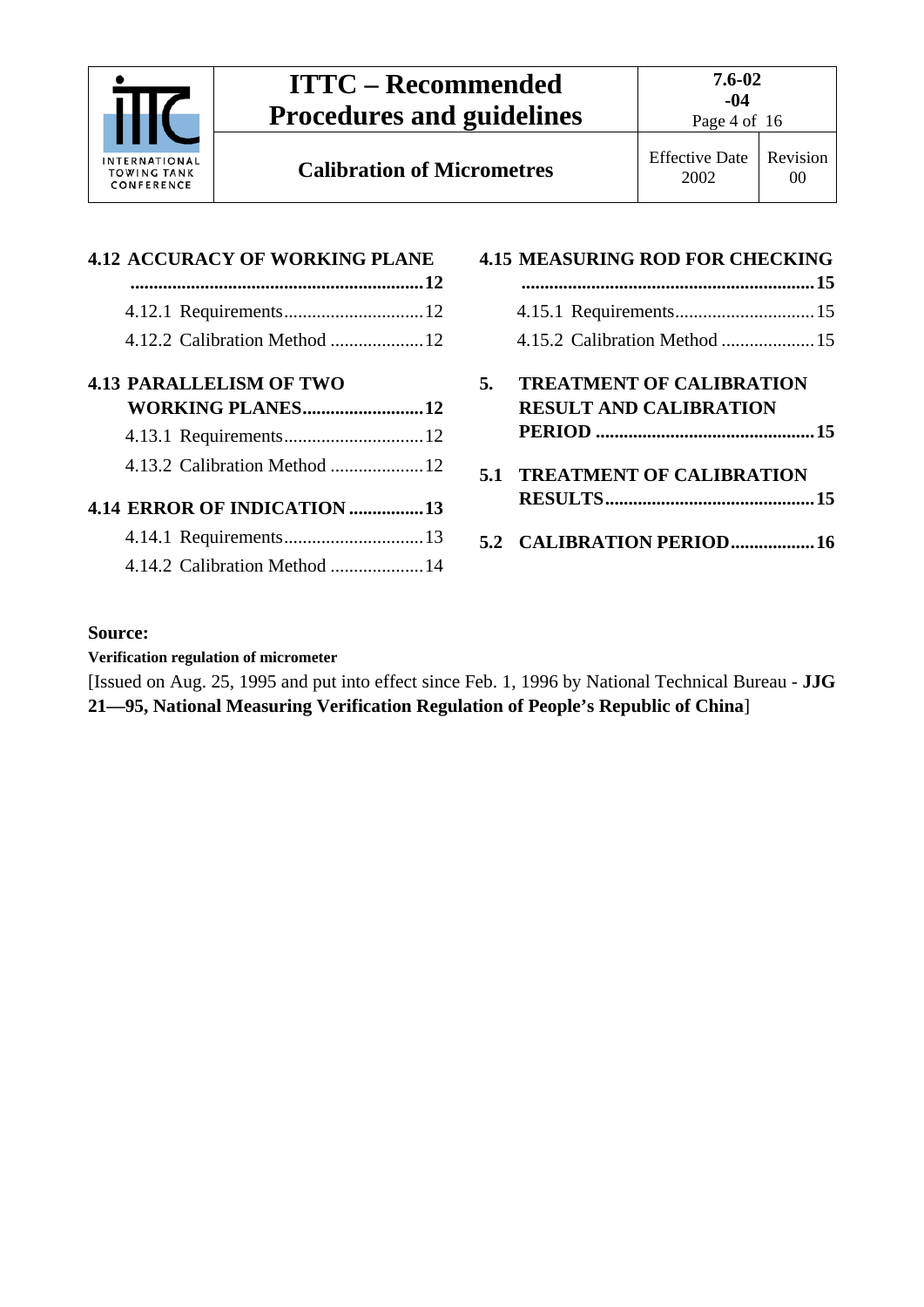

**Calibration of Micrometres** Effective Date

Page 5 of 16

## **Calibration of Micrometers**

#### <span id="page-4-0"></span>**1. PURPOSE**

This working instruction can be applied to the verification of micrometres for measuring outer diameter with the measuring range up to 500 mm and to micrometres for measuring plate or wall thickness with a measuring range up to 25 mm. It applies to new products with a scale division value of 0.01 mm, as well as those in service and after repair.

#### <span id="page-4-1"></span>**2. INTRODUCTION**

The micrometre consists of a frame, a gauge button, a micrometre bolt, a force measuring device and a locking device, shown in Figures 1, 2, 3, 4, 5, 6 and 7 respectively.



Figure 1 Micrometre with fixed gauge button. 1 frame, 2 gauge button, 3 micrometre bolt, 4 locking device, 5 fixed sleeve, 6 differential tube, 7 force measuring device, 8 thermal-protective installation

The micrometre is a metrology tool that uses the operating principle of the screw pair to transfer the rotational movement into a linear movement. Its main usage is to measure different kinds of outside dimensions.



Figure 2 Micrometre with changeable or controllable gauge button. 1 frame, 2 gauge button, 3 fastening screw of gauge button, 4 micrometer bolt, 5 locking device, 6 fixed sleeve, 7 differential tube, 8 force measuring device, 9 thermal-protective installation



Figure 3 Measuring rod for checking

### <span id="page-4-2"></span>**3. SUBJECT AND CONDITION OF CAL-IBRATION**

#### <span id="page-4-3"></span>**3.1 Subject and Main Tools of Calibration**

The items and the main tools for the calibration of micrometers are listed in Table 1.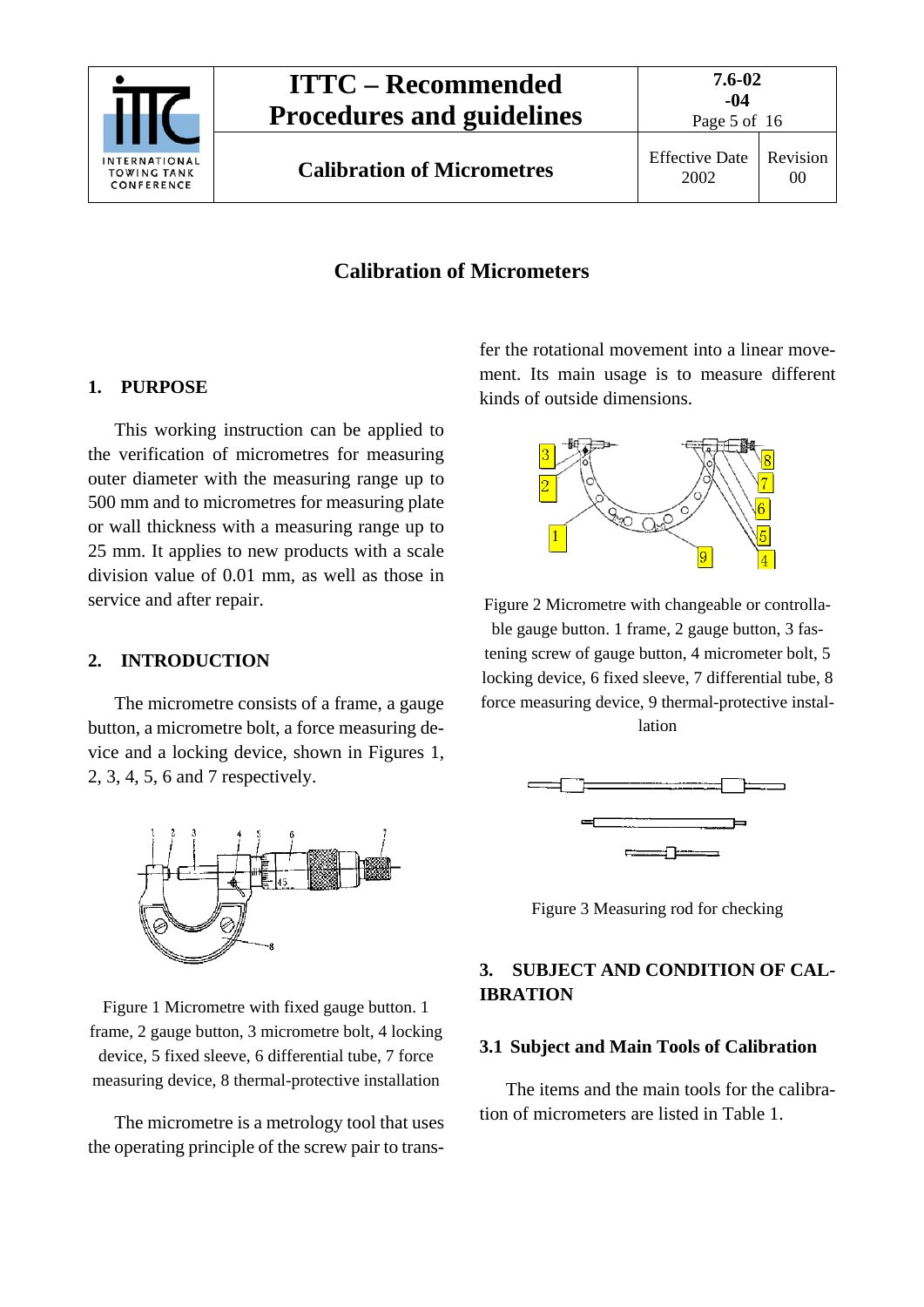

#### <span id="page-5-0"></span>**3.2 Calibration Conditions**

Before the calibration the micrometer must be kept in room for temperature equilibrium and by the time of the calibration the room temperature must meet the requirements in Table 2.



Figure 4 I-type micrometer for wall thickness measuring. 1 frame, 2 gauge button (spherical measuring cap shown in Figure), 3 micrometer bolt, 4 locking device, 5 fixed sleeve, 6 differential tube, 7 force measuring device, 8 thermal-protective installation



Figure 5 II-type micrometer for wall thickness measuring. 1 gauge button, 2 micrometer bolt, 3 frame, 4 locking device, 5 fixed sleeve, 6 differential tube, 7 force measuring device, 8 thermal-protective installation



Figure 6 Micrometer for plate thickness measuring with dial. 1 frame, 2 gauge button, 3 micrometer bolt, 4 locking device, 5 dial, 6 point hand, 7 fixed sleeve, 8 differential tube, 9 force measuring device



Figure 7 Micrometer for plate thickness measuring. 1 frame, 2 gauge button, 3 micrometer bolt, 4 locking device, 5 fixed sleeve, 6 differential tube, 7 force measuring device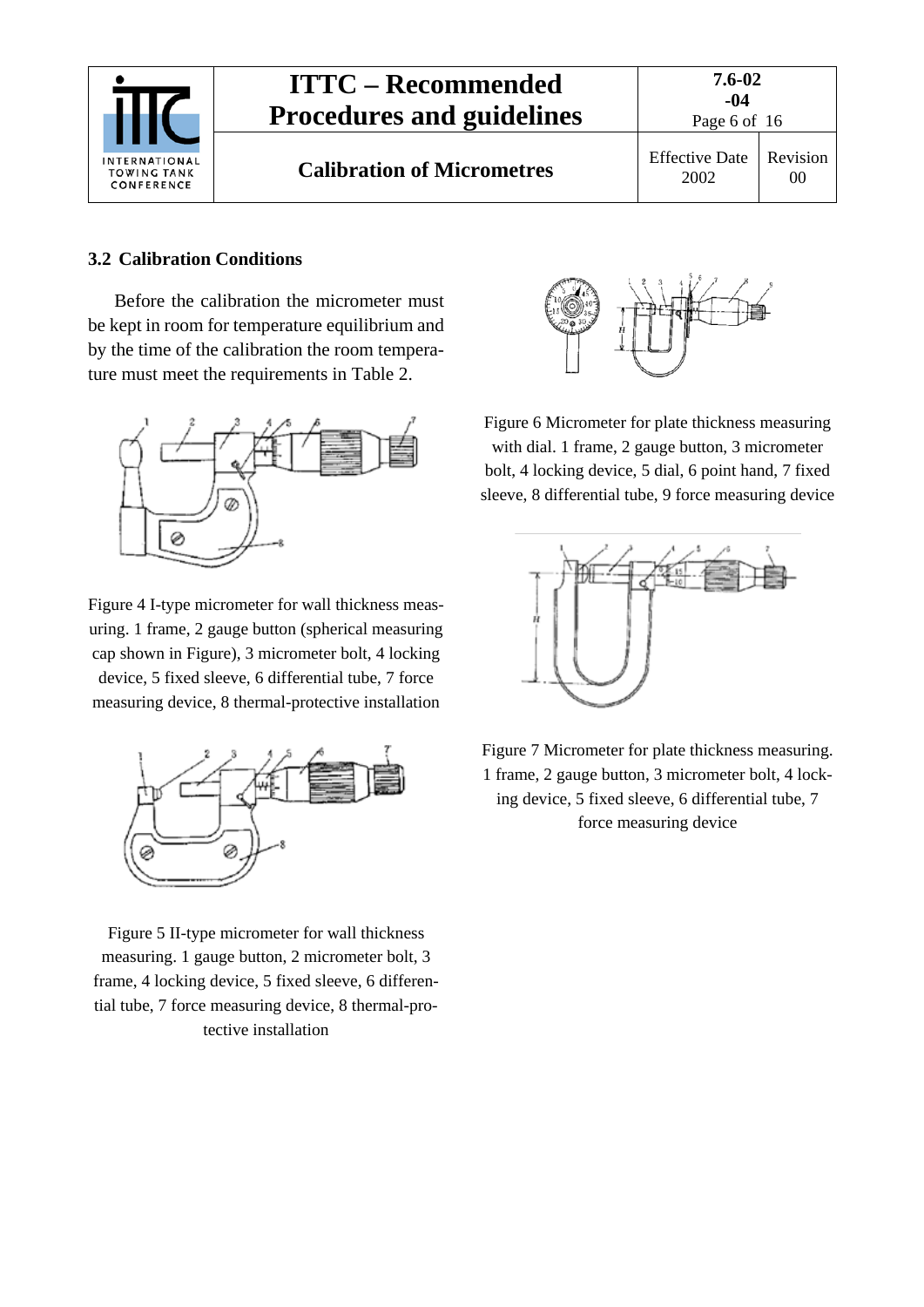

**Calibration of Micrometres** Effective Date

Page 7 of 16

| anle |  |
|------|--|
|------|--|

| N <sub>o</sub> | Items                          | Main calibration tools                                                         |            | Type of calibration |                  |
|----------------|--------------------------------|--------------------------------------------------------------------------------|------------|---------------------|------------------|
|                |                                |                                                                                | <b>New</b> | In ser-             | After            |
|                |                                |                                                                                | prod-      | vice                | re-              |
|                |                                |                                                                                | uct        |                     | pair             |
| $\mathbf{1}$   | Exterior                       |                                                                                | $^+$       | $\! +$              | $\boldsymbol{+}$ |
| $\overline{c}$ | Relationship among parts       |                                                                                | $^{+}$     | $\! + \!$           | $\! + \!$        |
| $\overline{3}$ | Axial slide movement and ra-   | Level dial gauge with reading                                                  | $\! +$     | $+$                 | $\ddot{}$        |
|                | dial sway of micrometer bolt   | in 0.001mm                                                                     |            |                     |                  |
| 4              | Relative deviation between     | Levelling plane, level dial                                                    |            | $\qquad \qquad -$   | $^{+}$           |
|                | gauge button and working       | gauge or dial gauge with read-                                                 |            |                     |                  |
|                | plane of micrometer bolt       | ing in 0.01mm                                                                  |            |                     |                  |
| 5              | Measuring force                | Force gauge for special use                                                    | $^{+}$     | $^{+}$              | $\! + \!$        |
| 6              | Width and width difference of  | Tool microscope                                                                | $+$        |                     | $+$              |
|                | lines                          |                                                                                |            |                     |                  |
| $\overline{7}$ | Relative position of point     | Plug gauge                                                                     |            | $^{+}$              | $^{+}$           |
|                | hand and dial                  |                                                                                |            |                     |                  |
| 8              | Distance between end face      | Tool microscope, plug gauge                                                    | $^{+}$     |                     | $^{+}$           |
|                | edge of conical surface for    |                                                                                |            |                     |                  |
|                | differential tube and scratch  |                                                                                |            |                     |                  |
|                | plane of fixed sleeve          |                                                                                |            |                     |                  |
| 9              | Relative position between      |                                                                                | $\! +$     | $^{+}$              |                  |
|                | conical surface end face of    |                                                                                |            |                     |                  |
|                | differential tube and millime- |                                                                                |            |                     |                  |
|                | tre line of fixed sleeve       |                                                                                |            |                     |                  |
| 10             | Surface roughness of working   | Sample block for comparison                                                    | $+$        |                     | $^{+}$           |
|                | plane                          | of surface roughness                                                           |            |                     |                  |
| 11             | Accuracy of working plane      | Second class optical flat, first                                               | $^{+}$     | $^{+}$              | $^{+}$           |
|                |                                | class tool edge ruler                                                          |            |                     |                  |
| 12             | Parallelism of two working     | Parallel optical flat, fourth,                                                 | $^{+}$     | $^{+}$              | $^{+}$           |
|                | planes                         | fifth measuring block for spe-                                                 |            |                     |                  |
|                |                                | cial use                                                                       |            |                     |                  |
| 13             | Error of indication            | Fourth, fifth measuring blocks                                                 | $\! + \!$  | $\boldsymbol{+}$    | $^{+}$           |
|                |                                | or relevant measuring block for                                                |            |                     |                  |
|                |                                | special use                                                                    |            |                     |                  |
| 14             | Measuring rod for checking     | Optical metre, length measur-                                                  |            |                     |                  |
|                |                                | ing machine, fourth grade                                                      |            |                     |                  |
|                |                                | measuring block                                                                |            |                     |                  |
|                |                                | Note: "+"means calibration must be done; "-" means calibration may not be done |            |                     |                  |
|                |                                |                                                                                |            |                     |                  |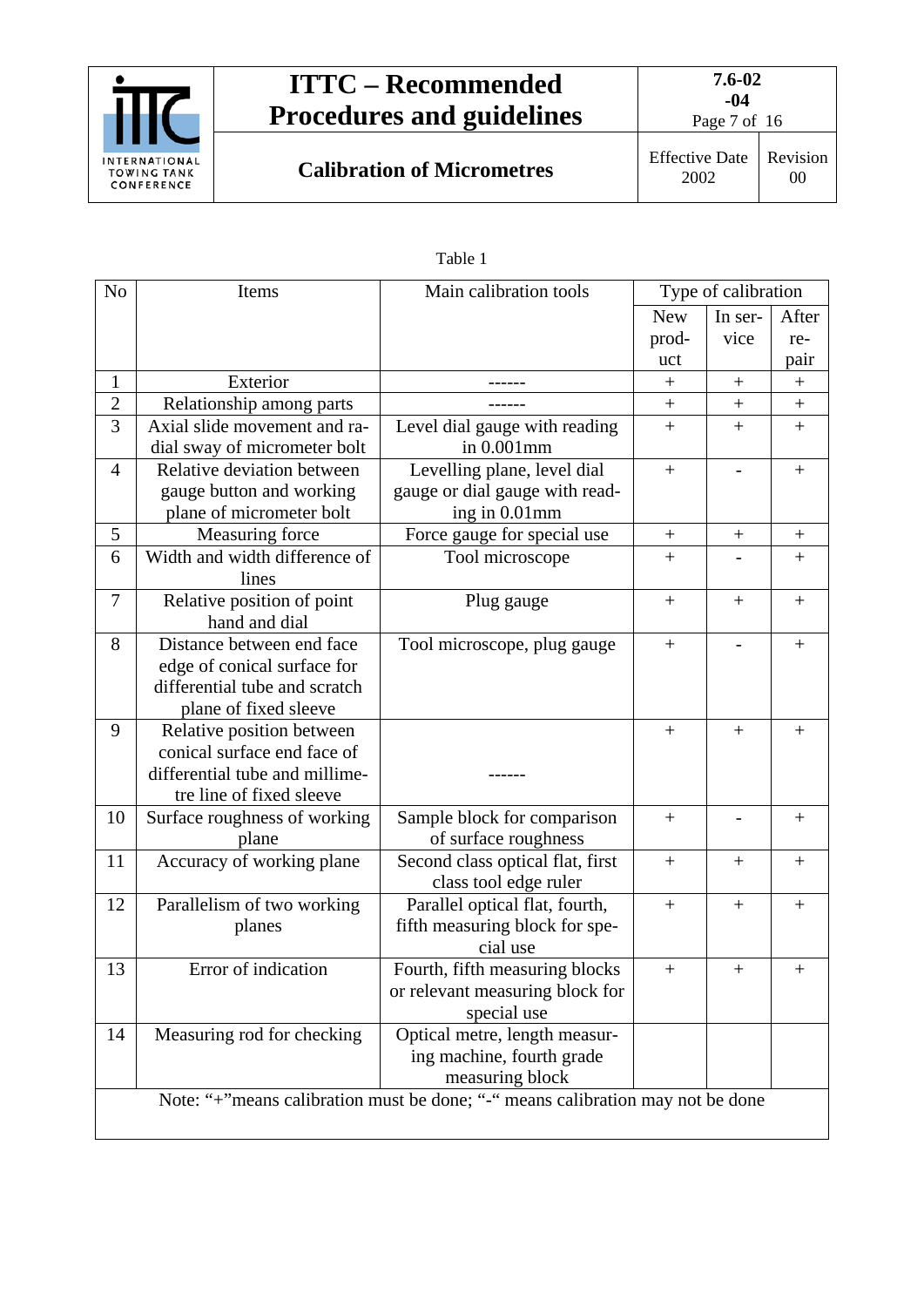

Page 8 of 16

00

**Calibration of Micrometres** Effective Date

| anie |  |
|------|--|
|------|--|

| Measured range of cal- | Allowed temperature deviation based on $20^{\circ}$ in room |                            | Time for tem- |
|------------------------|-------------------------------------------------------------|----------------------------|---------------|
| ibrated micrometer     | Micrometer                                                  | Measuring rod for checking | perature bal- |
| (mm                    |                                                             |                            | ance $(h)$    |
| ~100                   | $+5$                                                        |                            |               |
| $>100-500$             | +4                                                          |                            |               |

# <span id="page-7-0"></span>**4. TECHNICAL REQUIREMENTS AND CALIBRATION METHOD**

### <span id="page-7-2"></span><span id="page-7-1"></span>**4.1 Exterior**

### **4.2 Requirements**

The micrometer and the measuring rod should not have any mechanical damage, rust, any sign of being magnetized or any other fault. The graduation marks should be clear and well distributed.

The micrometer should have an attachment for the zero positioning. The micrometer with a range limit larger than 25 mm should have a measuring rod for checking its attachment.

The scale division value, the measuring range, the name or the mark of the manufacturer; and the serial number of production should be marked on the micrometer.

The micrometer and the measuring rod for checking in service and after repair should not have any exterior fault that affects its accuracy.

<span id="page-7-3"></span>4.2.1 Calibration method:

By eyesight.

### <span id="page-7-5"></span><span id="page-7-4"></span>**4.3 Relationship Among Parts**

### 4.3.1 Requirements

It should be possible for the differential tube and the micrometer bolt to be steadily rotated and moved without the occurrence of seizure.

It should be possible for the controllable or the changeable gauge button to be smoothly adjusted, as well as assembled and disassembled. It should work reliably. The function of the locking device should be effective.

The indicator needle of a dial micrometer should be freely movable without sticking.

### <span id="page-7-6"></span>4.3.2 Calibration Method

Tested and observed by eyesight.

### <span id="page-7-7"></span>**4.4 Axial Slide Movement and Radial Sway of Micrometer Bolt**

### <span id="page-7-8"></span>4.4.1 Requirements:

Both the axial slide movement and the radial sway of micrometer bolt should not exceed 0.01 mm.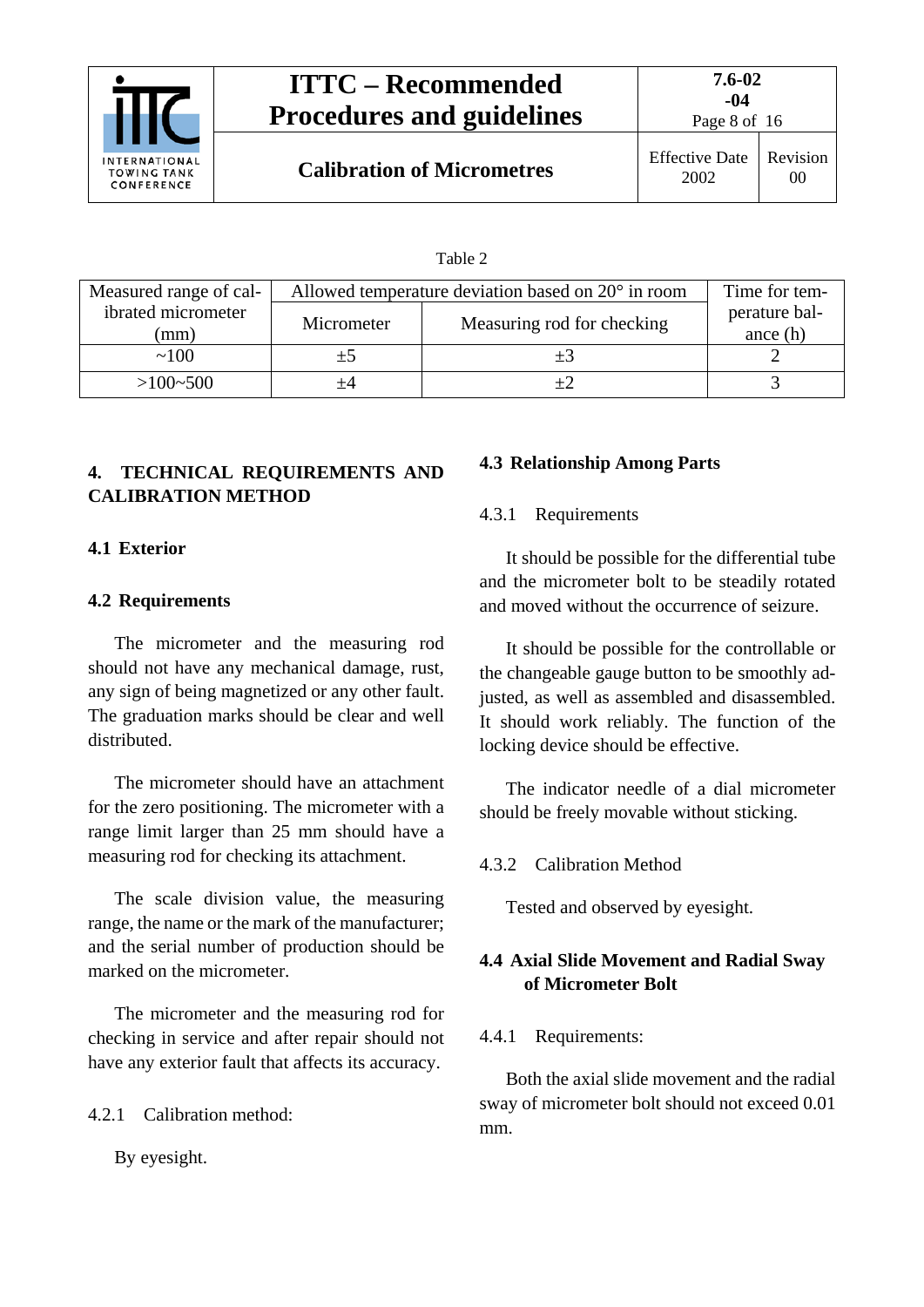

#### <span id="page-8-0"></span>4.4.2 Calibration Method

The axial slide movement of the micrometer bolt can be calibrated by use of a level dial gauge with a reading of 0.001mm. During the calibration the level dial gauge should be kept touching the measuring surface of the micrometer bolt. A force of 3~5 N should be applied both in the forward and reverse direction of the axial bolt, as shown in Figure 8. The change of the indication of the level dial gauge is exactly the value of the axial slide movement.



Figure 8. 1 level dial gauge with reading in 0.001mm, 2 direction of exerted force

The radial sway of the micrometer bolt can also be calibrated by use of a level dial gauge with a reading of 0.001 mm. During the calibration the micrometer bolt should be set 10 mm out of the frame. Then the level dial gauge should touch the end part of the bolt. A force of 2~3 N should be applied in the measuring direction of the level dial gauge and then in the reverse direction. The calibration should be carried out in two radial directions that are perpendicular to each other, as shown in Figure 9. The indicated change of the level dial gauge is the radial sway of the calibrated micrometer.



Figure 9. 1 direction of exerted force, 2 level micrometer

### <span id="page-8-1"></span>**4.5 Relative Deviation Between Gauge Button and Working Plane of Micrometer Bolt**

#### <span id="page-8-2"></span>4.5.1 Requirements

The relative deviation between the gauge button and the working plane of the micrometer bolt should not exceed the regulation in Table 3.

| Measured range | Relative deviation        |
|----------------|---------------------------|
|                | between gauge button      |
|                | and working plane of bolt |
| $0 - 25$       | 0.10                      |
| $25 - 50$      | 0.15                      |
| $50 - 75$      | 0.20                      |
| $75 - 100$     | 0.30                      |
| $100 - 200$    | 0.40                      |
| $200 - 300$    | 0.50                      |
| $300 - 400$    | 0.80                      |
| $400 - 500$    | 1.00                      |

Table 3..(mm)

#### <span id="page-8-3"></span>4.5.2 Calibration Method

The calibration should be carried out by use of a level dial gauge with the reading of 0.01 mm, on the levelling plane. Micrometers with a measuring range beyond 300 mm can be calibrated by use of a dial gauge with a reading of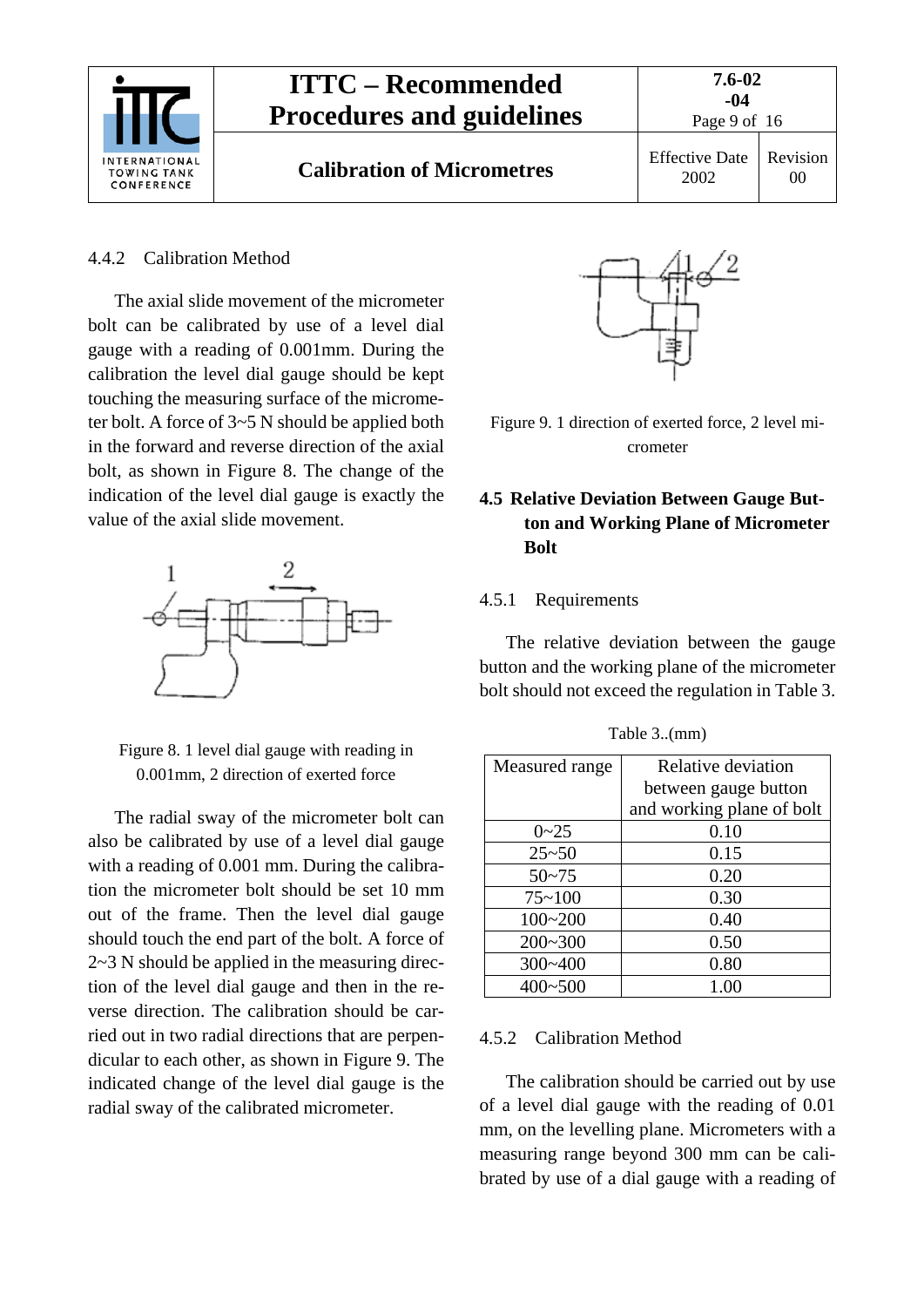

0.01 mm. During the calibration the micrometer should be positioned on a levelling plane using jacks, as shown in Figure 10.



Figure 10. 1 jacks, 2 carriage, 3 level dial gauge (or dial gauge) with reading in 0.01mm, 4 micrometer bolt, 5 calibrated micrometer, 6 levelling plane

The jacks may be adjusted till the micrometer bolt is parallel to the working surface of the levelling plane. The deviation x between the gauge button and the micrometer bolt in this direction can then be measured by the dial gauge. After that the frame of the calibrated micrometer should be turned  $90^\circ$  in the lateral direction. Then the deviation y in the other direction can be measured as above. The relative deviation between the gauge button and the working plane of the micrometer bolt  $\Delta$  can be calculated by the following formula:

$$
\Delta = \sqrt{x^2 + y^2}
$$

This calibration can also be carried out by the use of other special instrumentation.

#### <span id="page-9-1"></span><span id="page-9-0"></span>**4.6 Measuring Force**

#### 4.6.1 Requirements:

The measuring force of the micrometer (that means the force exerted between the working planes and the spherical surface when touching each other) should be in the range of 6~10N.

#### <span id="page-9-2"></span>4.6.2 Calibration Method:

The calibration can be carried out by use of a special force gauge, with a scale division value not larger than 0.2N. During the calibration the force should be measured when the working plane touches the spherical working surface of the force gauge.

#### <span id="page-9-4"></span><span id="page-9-3"></span>**4.7 Width and Width Difference of Lines**

#### 4.7.1 Requirements

The width of the longitudinal lines on the fixed sleeve and of the lines on the differential tube should be 0.15~0.20mm, The difference of their widths should not exceed 0.03 mm. The width of the lines on the dial should be 0.20~0.30 mm. The difference of their widths should not exceed 0.05mm.

#### <span id="page-9-5"></span>4.7.2 Calibration Method

The calibration can be performed by use of a tool microscope. At least three lines of the differential tube or of the dial should be selectively calibrated.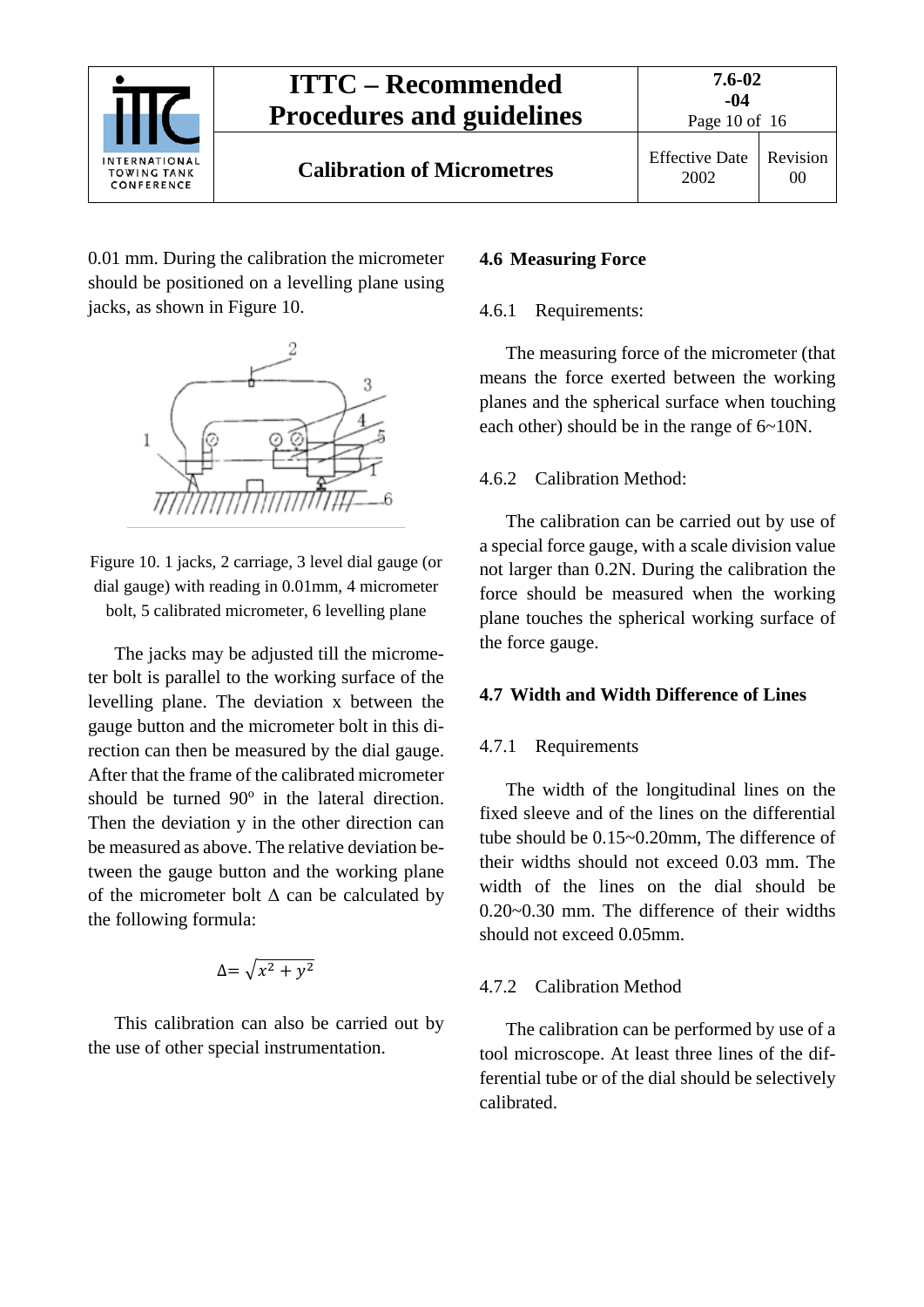

# <span id="page-10-0"></span>**4.8 Relative Position of Indicator Needle and Dial**

# <span id="page-10-1"></span>4.8.1 Requirements

The end of the indicator needle on the dial of the micrometer for the plate thickness measuring should cover 30~80% length of the short lines of the dial. The distance between the upper surface of the needle end edge and the surface of the dial should not exceed 0.7mm. The width of the needle end should coincide with the width of the lines on the dial. Their difference should not exceed 0.05mm.

# <span id="page-10-2"></span>4.8.2 Calibration Method:

The relative positioning between the end of the indicator and the short lines on the dial can be estimated by eyesight. The distance between the upper surface of the indicator end and the surface of the dial can be calibrated by use of a plug gauge. The above-mentioned calibration should be carried out at three well-distributed positions of the dial. The difference between the end of the indicator needle and the lines of the dial can be calibrated on a tool microscope.

# <span id="page-10-3"></span>**4.9 Distance Between End Face Edge of Conical Surface for Differential Tube and Engraved Surface of Fixed Sleeve**

# <span id="page-10-4"></span>4.9.1 Requirements:

The distance between the end face edge of the conical surface for the differential tube and the engraved plane of the fixed sleeve should not exceed 0.4mm.

# <span id="page-10-5"></span>4.9.2 Calibration Method

It can be calibrated with a tool microscope or using the comparison method with a 0.4mm plug gauge positioned on the line surface of the fixed sleeve. The calibration should be carried out at least at three positions during one rotation of the differential tube.

# <span id="page-10-6"></span>**4.10Relative Position Between Conical Surface End Face of Differential Tube and Millimetre Line of Fixed Sleeve**

# <span id="page-10-7"></span>4.10.1 Requirements

After the lower measuring limit has been adjusted correctly, when the zero line of the differential tube points the longitudinal line of the fixed sleeve, the end face of the differential tube should come into contact with the right edge of the millimetre line on the fixed sleeve. If it does not come into contact, the line covering and the line separation must not exceed 0.05 mm and 0.1 mm respectively.

# <span id="page-10-8"></span>4.10.2 Calibration Method

After the lower measuring limit has been adjusted correctly and the end face of the differential tube has been adjusted till it contacts with the right side of any millimetre line on the fixed sleeve, the deviation can be read between the zero line of the differential tube and the longitudinal line of the fixed sleeve.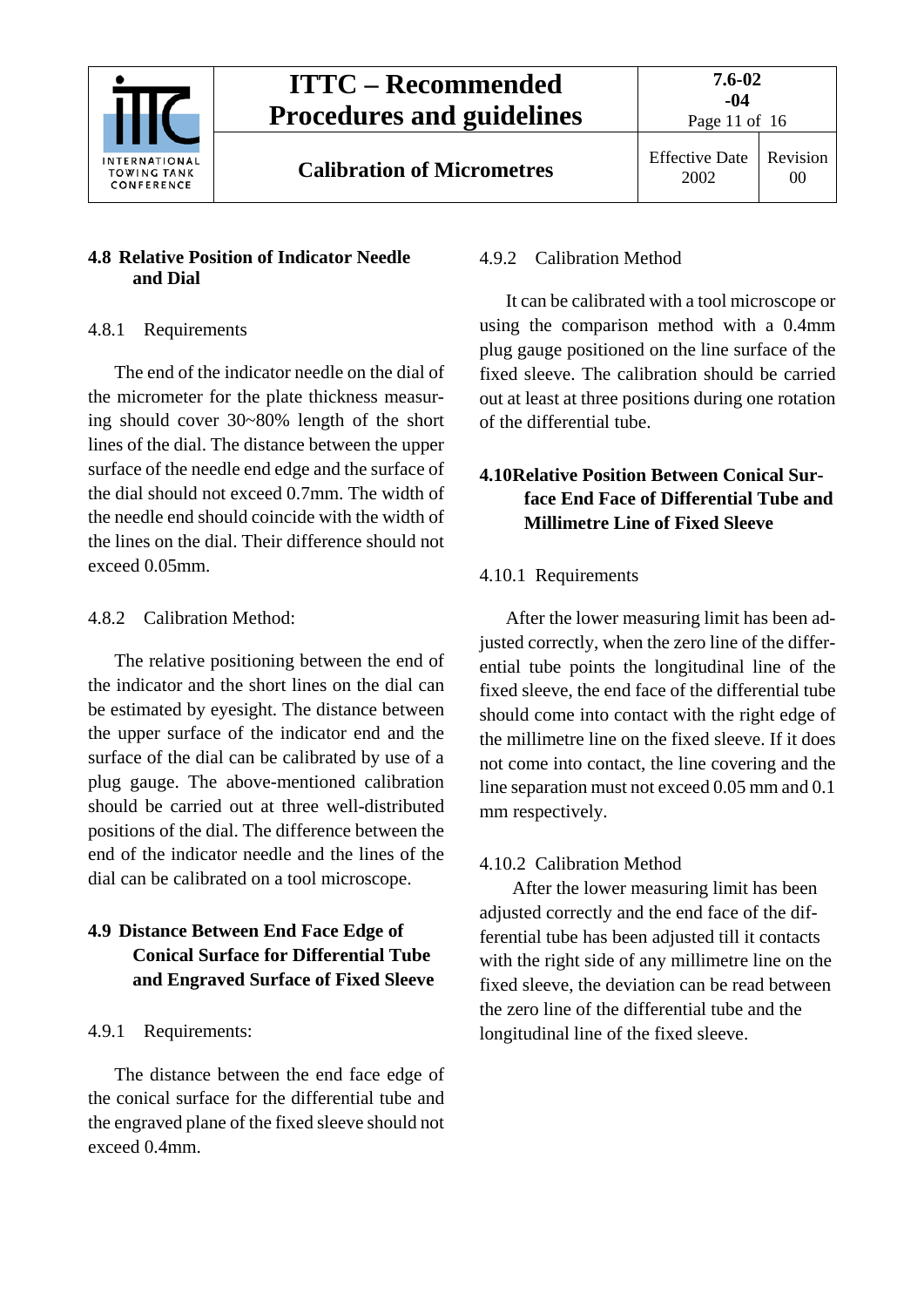

2002 Revision 00

Page 12 of 16

# <span id="page-11-1"></span><span id="page-11-0"></span>**4.11Surface Roughness of Working Plane**

## 4.11.1 Requirements

The surface roughness Ra of the working planes of both of a micrometer for outer diameter measuring and the measuring rod used for checking, should not exceed 0.05μm.

The surface roughness Ra of the working plane of a micrometer for measuring wall and plate thickness, should not exceed 0.10μm.

## <span id="page-11-2"></span>4.11.2 Calibration Method

It may be calibrated by using the method of comparison with a sample block, for the assessment of the surface roughness.

# <span id="page-11-4"></span><span id="page-11-3"></span>**4.12Accuracy of Working Plane**

### 4.12.1 Requirements

The working plane accuracy of zero class micrometers, used for outer diameter measurements, should not exceed 0.6μm. Similarly for first class micrometers, used for the outer diameter measurements, should not exceed 1μm. The working plane accuracy of the micrometer bolt of micrometers, used for wall thickness measurements, should not exceed 1.2μm. The working plane accuracy of micrometers, used for plate thickness measurements, should not exceed 1μm.

# <span id="page-11-5"></span>4.12.2 Calibration Method

The calibration can be carried out by use of a second class optical flat on the basis of the optical interference method. The calibration of the

micrometer in service can be carried out by use of a first class tool edge ruler on basis of the light test method. The working plane accuracy in the range of 0.2mm from the edge for the micrometer, with a working plane diameter of 6.5mm, cannot be taken into account. The working plane accuracy in the range of 0.5mm from the edge for the micrometer, with the working plane diameter of 8 mm, cannot be taken into account.

# <span id="page-11-7"></span><span id="page-11-6"></span>**4.13Parallelism of Two Working Planes**

# 4.13.1 Requirements

The parallelism of the two working planes for the micrometer should not exceed the values in Table 4 when the locking device is fastened or loose.

The working plane parallelism of micrometers used for plate thickness measuring should not exceed 2μm.

# <span id="page-11-8"></span>4.13.2 Calibration Method

The parallelism of the two working planes of the micrometer, with the measuring limit up to 100 mm, can be calibrated using a parallel optical flat or a measuring block. The parallelism of two working planes of zero-class micrometers can be calibrated using a fourth-grade-measuring block. The parallelism of the two working planes of first class micrometers for outer diameter measuring and for micrometers for plate thickness measuring can be calibrated by a fifth grade measuring block. The parallelism of the two working planes of micrometers, with a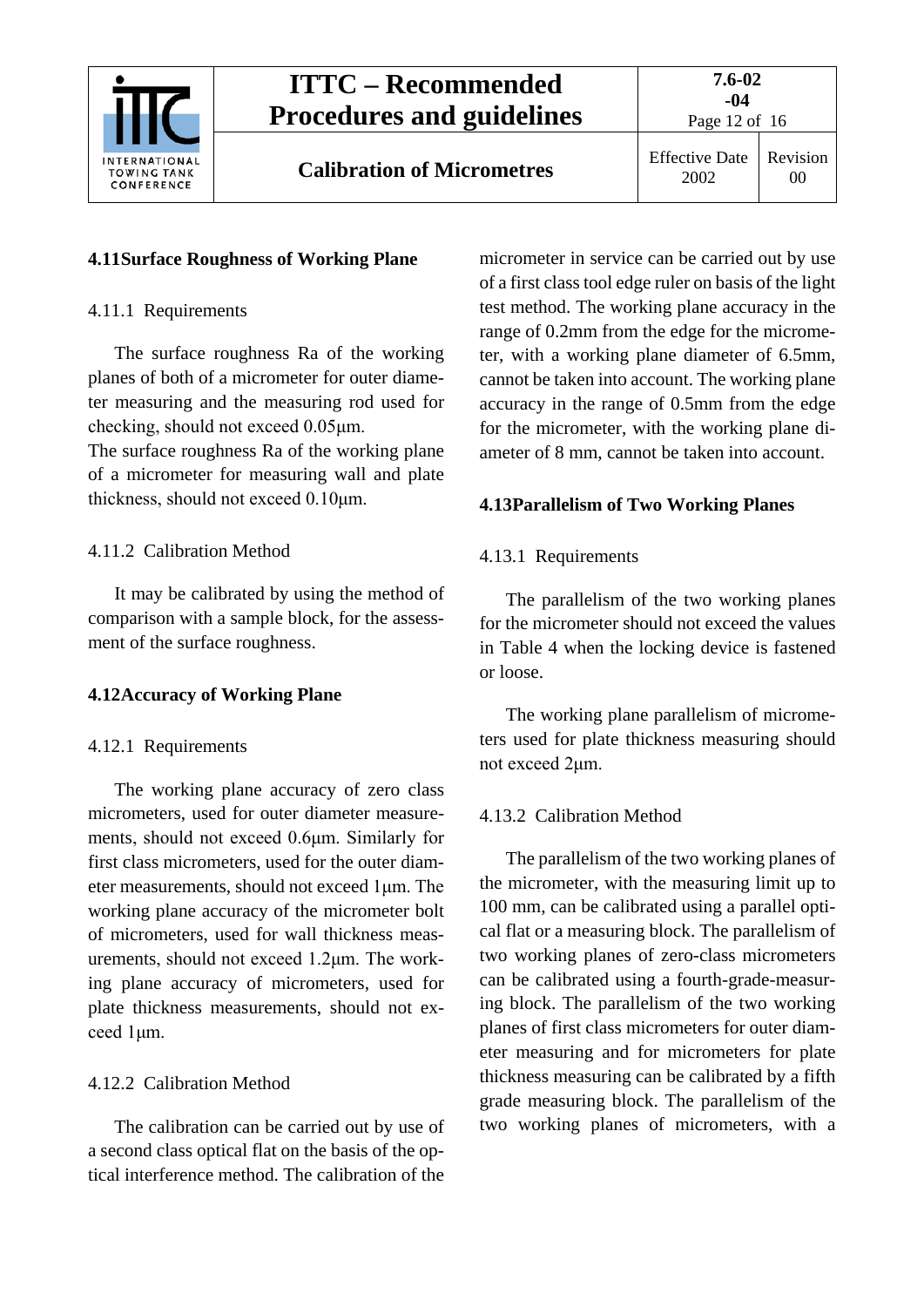

measuring range up to 100 mm, can be calibrated using a steel ball trier as shown in Figure 11.



Figure 11. 1 additional measuring cap for special use, 2 connecting sleeve, 3 measuring implement for alignment (or measuring rod for special use), 4 measuring rod of micrometer

Note:

A is 3.5 mm, when diameter of measuring rod is φ 8mm;

A is 3.0mm, when diameter of measuring rod is φ 6.5mm.

When measuring blocks are used for the calibration, four groups of measuring blocks should be prepared with the mean dimensions of the upper and lower limits and with an interval of one quarter rotation of the differential tube.. The values can be read from the differential tube when each group of the measuring blocks is put on the four positions between the working planes shown in Figure 12. The difference between them can then be obtained. The maximum of readings of the four groups can be taken as the parallelism of the two working planes of the calibrated micrometer.



Figure 12

Table 4

|                | Parallelism (µm) |       |  |
|----------------|------------------|-------|--|
| Measured range | Zero             | First |  |
| (mm)           | class            | class |  |
| $0 - 25$       | 1.0              | 2.0   |  |
| $25 - 50$      | 1.3              | 2.5   |  |
| $50 - 100$     | 1.5              | 3.0   |  |
| $100 - 150$    |                  | 4.0   |  |
| $150 - 200$    |                  | 6.0   |  |
| $200 - 300$    |                  | 7.0   |  |
| $300 - 400$    |                  | 8.0   |  |
| $400 - 500$    |                  | 10.0  |  |

#### <span id="page-12-1"></span><span id="page-12-0"></span>**4.14Error of Indication**

#### 4.14.1 Requirements

The indication error of micrometers for outer diameter measuring should not exceed the limits in Table 5.

The indication error of the micrometers for plate and wall thickness measuring should not exceed ±4μm.

The parallelism of the two working planes can also be calibrated by use of other instrumentation with the relevant accuracy.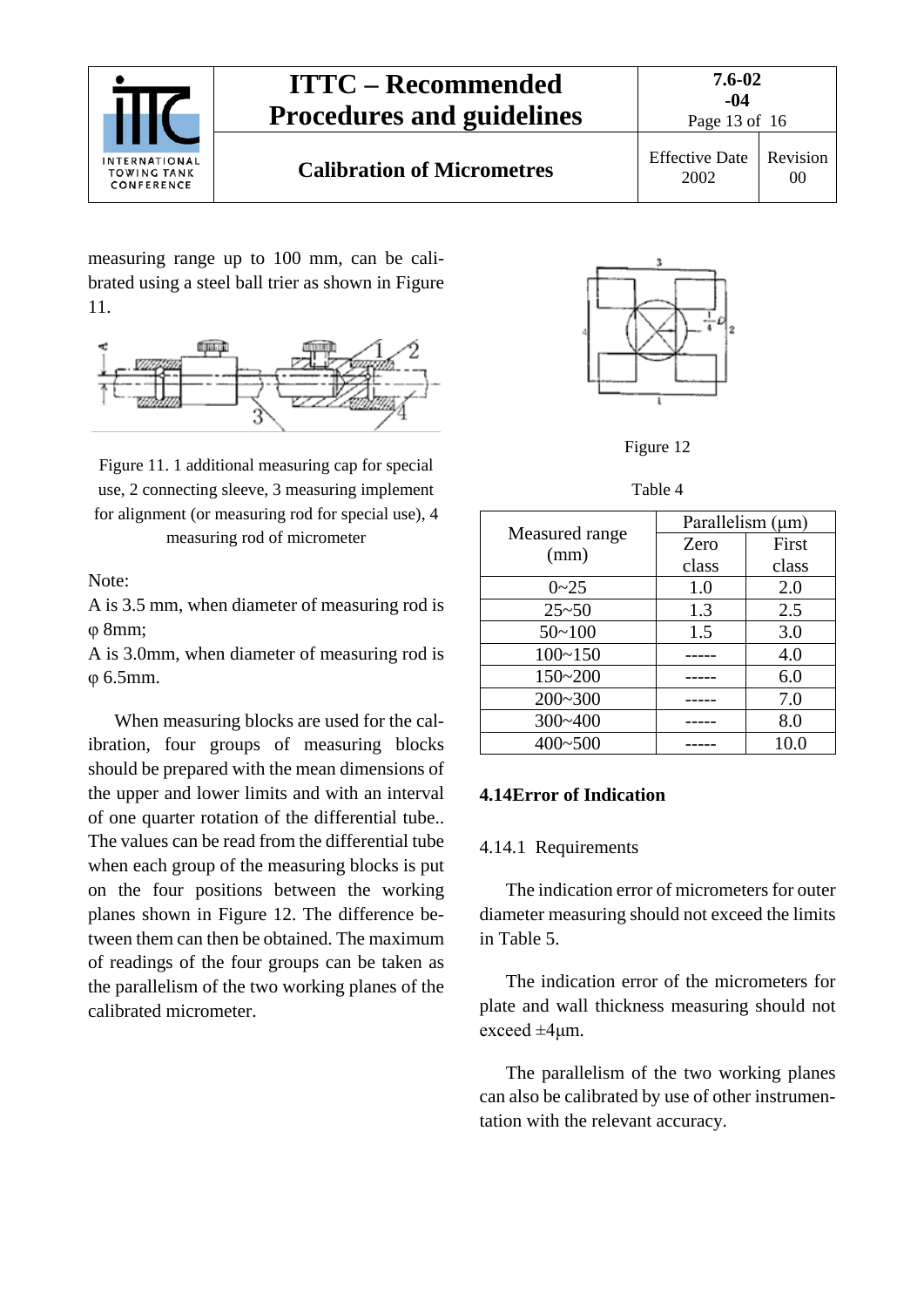

**Calibration of Micrometres** Effective Date

2002 Revision 00

Page 14 of 16

| anti |  |
|------|--|
|      |  |

| Measured range | Indication error $(\mu m)$ |             |
|----------------|----------------------------|-------------|
| (mm)           | Zero class                 | First class |
| $0 - 100$      | $+2$                       | ±4          |
| $100 - 150$    |                            | ±5          |
| 150~200        |                            | ±6          |
| $200 - 300$    |                            | ±7          |
| 300~400        |                            | $\pm 8$     |
| 400~500        |                            | $\pm 10$    |

When a parallel optical flat is used for the calibration, four parallel optical flats with 0.25 pitch as thickness difference should be in turn located between the two working planes. The differential tube should be rotated till two working planes touch the parallel optical flats. Then the optical flat should be lightly rotated, until the number of interference lines on two working planes are reduced to the minimum. The number of interference lines on both working planes should be read respectively. The calculated result from the sum of both numbers and the wavelength of the light used, can be taken as the parallelism of the two working planes. Each of the optical flats should be used for the calibration according to the above-mentioned procedure. The maximum parallelism value of the measurements can be taken as the parallelism calibration result for the two working planes of the calibrated micrometer.

#### <span id="page-13-0"></span>4.14.2 Calibration Method

Zero class micrometers for outer diameter measuring can be calibrated by use of fourth grade measuring blocks or relevant grade measuring blocks for special use. First class micrometers for outer diameter measuring and micrometers for plate and wall thickness measuring can be calibrated using fifth grade measuring blocks or relevant grade measuring blocks. The calibrated points of the various micrometers should be well distributed upon five positions in the measuring range, as shown in Table 6. The indication errors of all the positions should not exceed the values in Table 5

| Measured<br>range | Size of calibrated points                           |
|-------------------|-----------------------------------------------------|
| $0 - 10$          | 4.25 6.37<br>10.00<br>2.12<br>8.50                  |
| $0 - 15$          | 3.12 6.24 9.37 12.50 15.00                          |
| $0 - 25$          | 5.12 10.25 15.37 20.50 25.00                        |
|                   | or $5.12$ 10.24 15.36 21.50 25.00                   |
| >25               | $A+5.12$ $A+10.25A+15.37A+20.50A+25.00$             |
|                   | or $A+5.12$ $A+10.24$ $A+15.36$ $A+21.50$ $A+25.00$ |

| Table 6 (mm) |  |  |
|--------------|--|--|
|--------------|--|--|

Note: where *A* is the down measuring limit of the micrometer

For micrometers for outer diameter measuring with a measuring range of above 150mm, only the indication error of the micrometer head may be calibrated. This calibration can be car-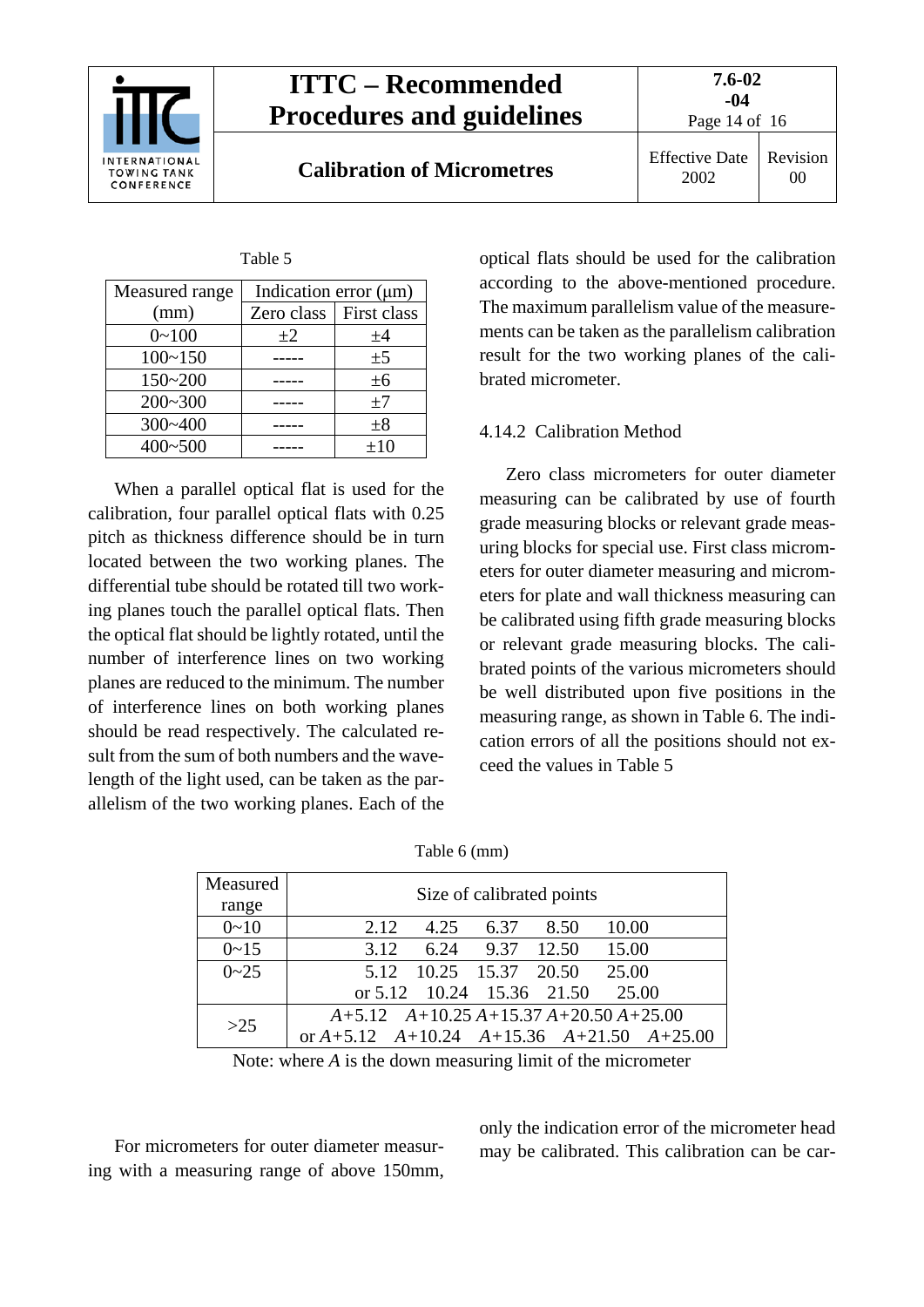

ried out by fifth grade measuring blocks or relevant grade measuring blocks for special use by the help of a special trier with the relevant accuracy according to the calibrated points of micrometers with a measuring range of 0~25mm, as shown in Figure 13.



Figure 13. 1 micrometer head

#### <span id="page-14-1"></span><span id="page-14-0"></span>**4.15Measuring Rod for Checking**

#### 4.15.1 Requirements

The dimensional deviation and the parallelism of two working planes for the measuring rod should not exceed the values in Table 7.

#### <span id="page-14-2"></span>4.15.2 Calibration Method

The dimension and the parallelism of the working planes for the measuring rod can be calibrated by using a fourth grade measuring block on the basis of the comparison method, when the rod is located in an optical meter or in an length measuring machine. For rods with flat working planes the calibration can be carried out by use of a spherical measuring cap at five positions as shown in Figure 14. The size deviation of every position should not exceed the limits in Table 7. The difference of the maximum and the minimum values among five positions is the parallelism of the two working planes of the rod.



Figure 14

For rods with a spherical working surface, calibration can be carried out by use of a flat measuring cap having a diameter of 8mm.

Table 7

| Nominal     | Size deviation |           | Parallelism |
|-------------|----------------|-----------|-------------|
| dimension   | $(\mu m)$      |           | of working  |
| of rod      | Zero           | First     | planes      |
| (mm)        | class          | class     | $(\mu m)$   |
| 25          | $\pm 1.0$      | $\pm 2.0$ | 1.0         |
| 50          | $\pm 1.5$      | $\pm 2.0$ | 1.0         |
| 75          | $\pm 1.5$      | $\pm 2.0$ | 1.5         |
| $100 - 125$ |                | $\pm 2.5$ | 2.0         |
| $150 - 175$ |                | $\pm 3.0$ | 2.5         |
| $200 - 225$ |                | $\pm 3.5$ | 3.5         |
| $250 - 275$ |                | $\pm 3.5$ | 3.5         |
| $325 - 375$ |                | $\pm 4.0$ | 4.0         |
| 425~475     |                | $\pm 5.0$ | 5.0         |

### <span id="page-14-3"></span>**5. TREATMENT OF CALIBRATION RE-SULT AND CALIBRATION PERIOD**

#### <span id="page-14-4"></span>**5.1 Treatment of Calibration Results**

For micrometers that meet the requirements of this working instruction, a calibration report will be supplied;